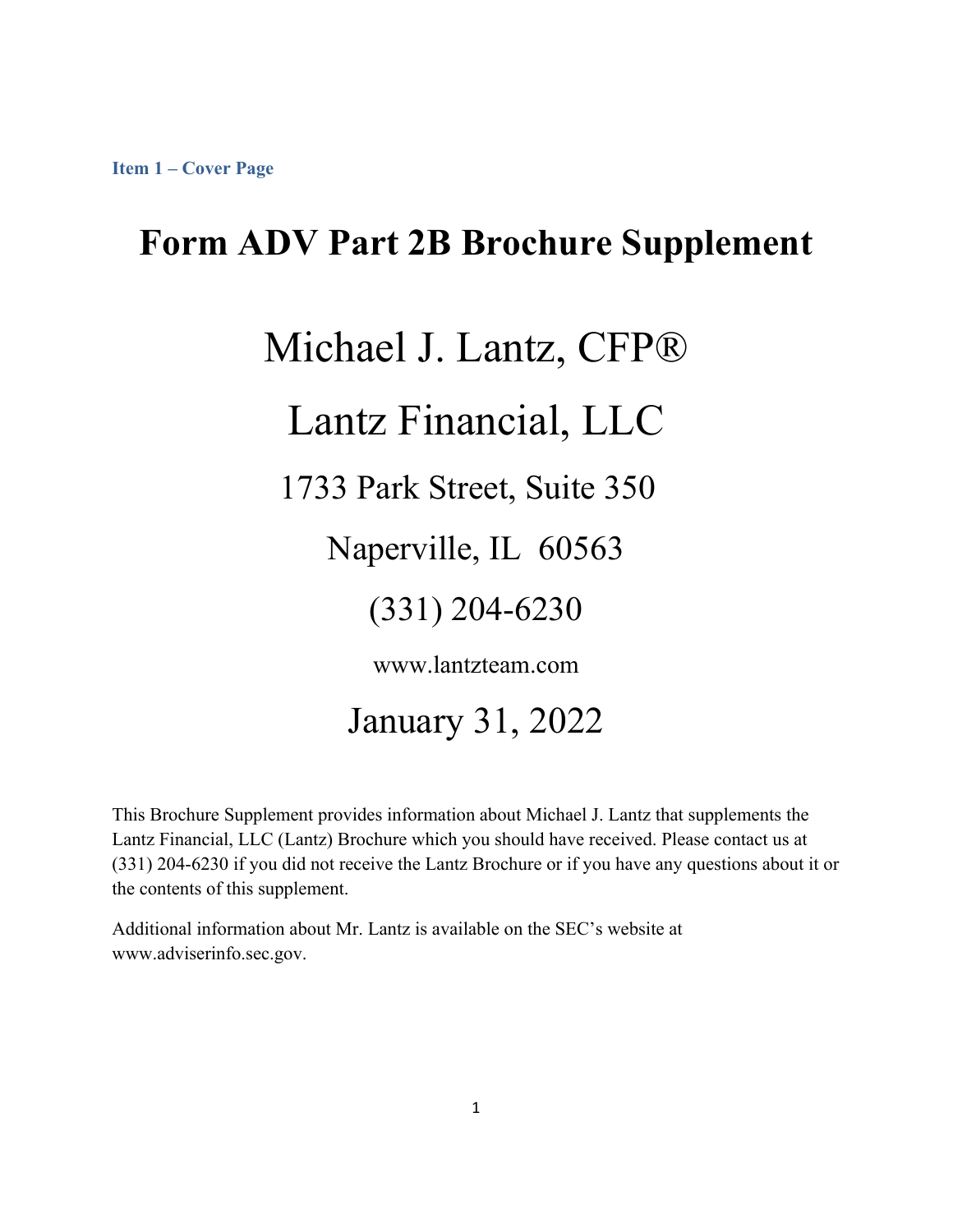### **Item 2‐ Educational Background and Business Experience**

Michael J. Lantz, born in 1968, founded the firm in 2017 and serves as the firm's Managing Principal and Chief Compliance Officer. Prior to registering the firm as an investment adviser in 2018, he was a registered representative for Wells Fargo Advisors Financial Network, LLC from 2017 to 2018, and for Wells Fargo Advisors, LLC from 2009 through 2017. He was a registered representative for Wachovia Securities LLC from 2008 to 2009, was a financial consultant for A.G. Edwards from 1993 to 2008, and was associated with Edward D. Jones & Co., LP from 1990 to 1993.

Mr. Lantz received a Bachelor of Arts degree in Management from North Central College in 1990.

Mr. Lantz earned his Certified Financial Planner® certificate in 1996.

The CERTIFIED FINANCIAL PLANNER™ (CFP®) designation is issued by the Certified Financial Planner Board of Standards, Inc. Candidates are required to complete a CFPboard registered program. They must also pass the CFP Certification Examination, which is a comprehensive six hour exam. The exam includes case studies and client scenarios designed to test one's ability to correctly diagnose financial planning issues and apply one's knowledge of financial planning to real world circumstances. Certified individuals are required to complete ongoing continuing education coursework, and continue to be bound by the Code of Ethics and Standards of Conduct. As a prerequisite to sitting for the CFP Certification Examination, candidates must hold a bachelor's degree (or higher) from an accredited college or university and have at least 6000 hours of professional financial planning experience (or 4000 hours of apprenticeship experience).

### **Item 3‐ Disciplinary Information**

Mr. Lantz is currently not subject to, nor has ever been subject to, any legal or disciplinary events of a material nature.

### **Item 4‐ Other Business Activities**

Mr. Lantz currently has no other reportable outside business activities.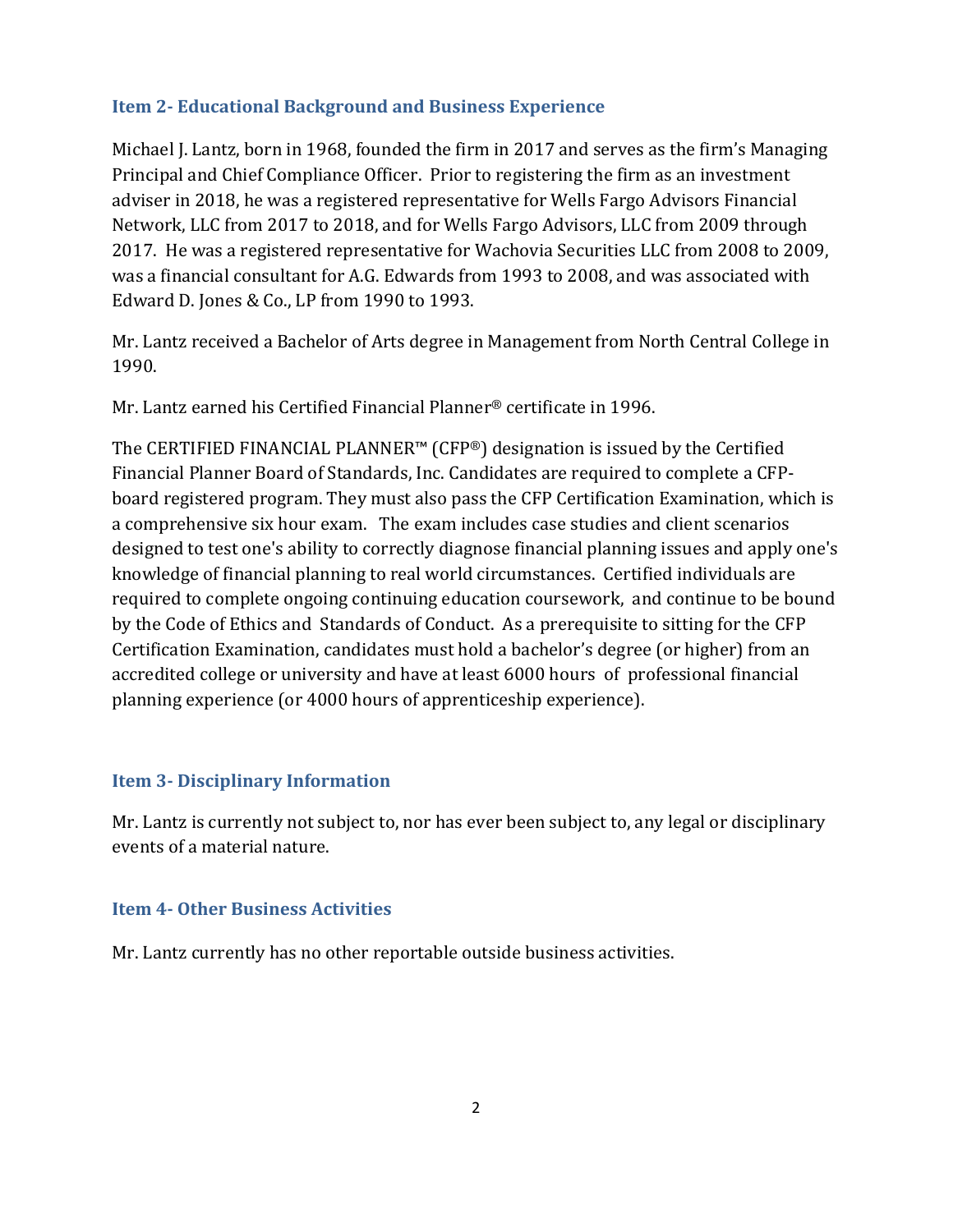### **Item 5‐ Additional Compensation**

Mr. Lantz does not receive any economic benefits, sales awards, or other compensation in connection with providing advisory services to clients.

#### **Item 6 - Supervision**

Mr. Lantz is the owner of the firm and serves as the firm's Chief Compliance Officer. He may be contacted by mail or phone at address or phone number listed above.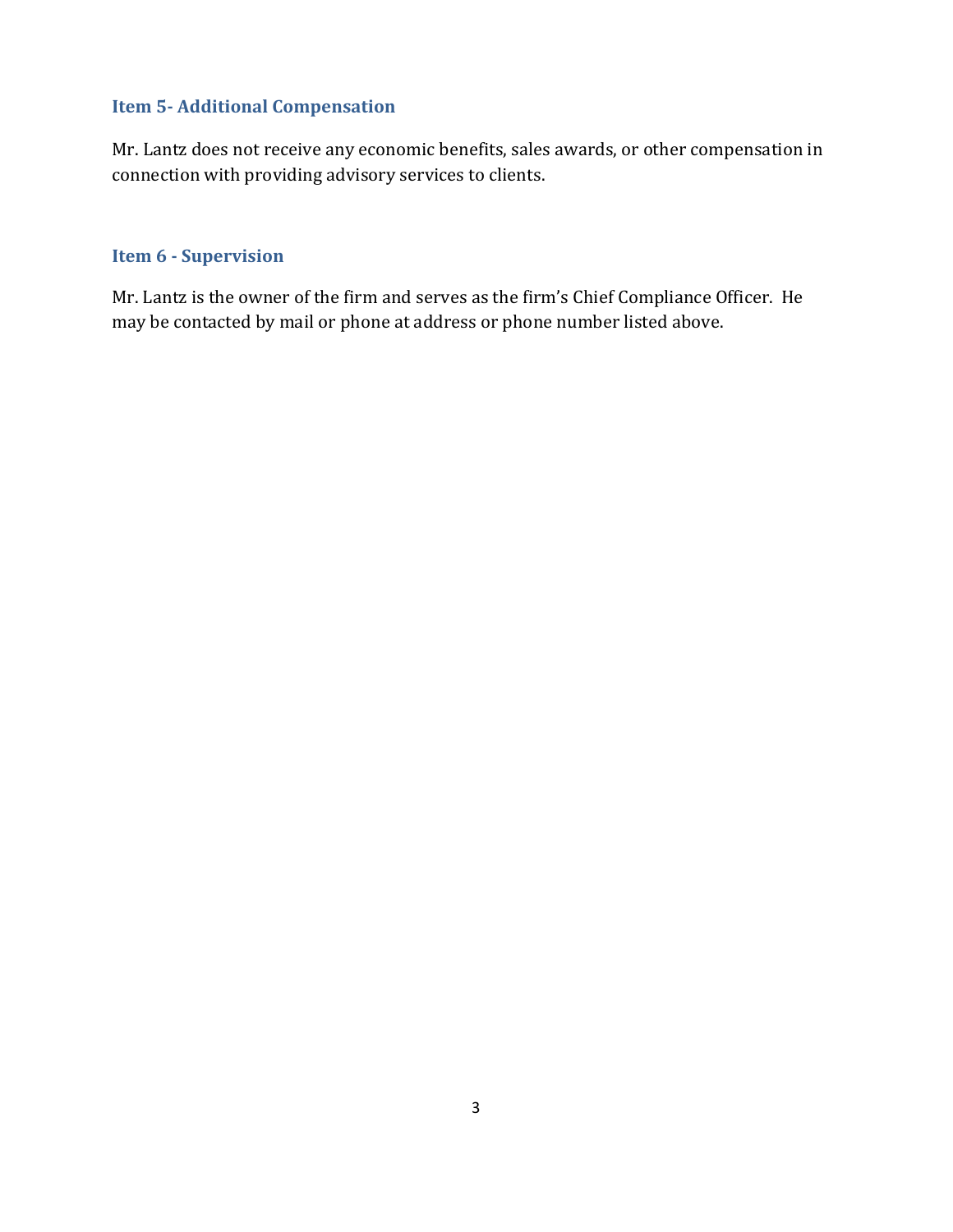# **Form ADV Part 2B Brochure Supplement**

# Daniel B. Rohlfing, CFP®

# Lantz Financial, LLC

1733 Park Street, Suite 350

Naperville, IL 60563

### (331) 204-6230

www.lantzteam.com

# January 31, 2022

This Brochure Supplement provides information about Daniel B. Rohlfing that supplements the Lantz Financial, LLC (Lantz) Brochure which you should have received. Please contact us at (331) 204-6230 if you did not receive the Lantz Brochure or if you have any questions about it or the contents of this supplement.

Additional information about Mr. Rohlfing is available on the SEC's website at www.adviserinfo.sec.gov.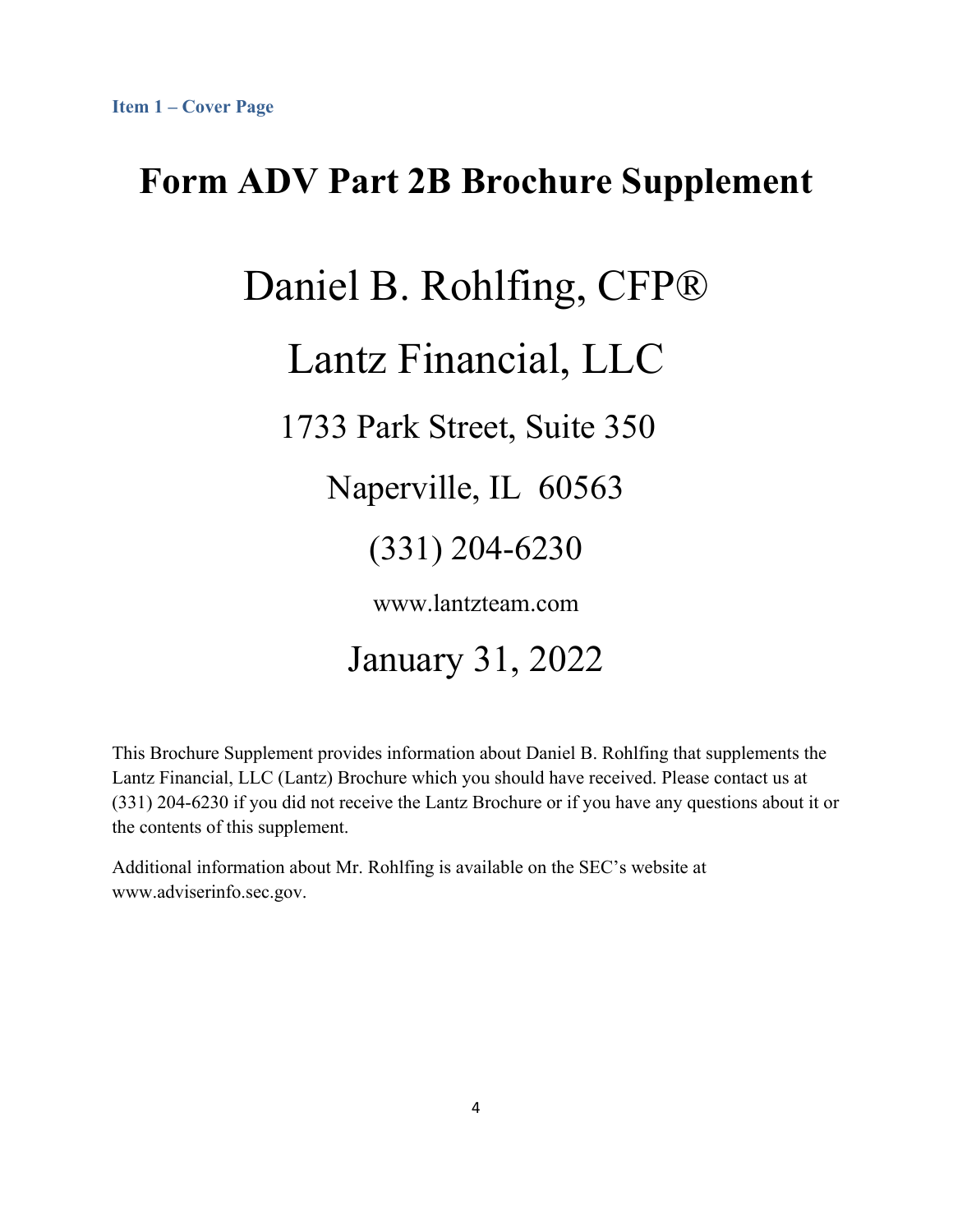### **Item 2‐ Educational Background and Business Experience**

Daniel B. Rohlfing, born in 1979, has been an investment advisor representative since the firm was registered as an investment adviser in 2018 and an equity owner since 2021. He was a registered representative for Wells Fargo Advisors Financial Network, LLC from 2017 to 2018, and for Wells Fargo Advisors, LLC from 2009 through 2017. He was a registered representative for Wachovia Securities LLC from 2008 to 2009, was a financial consultant for A.G. Edwards from 2006 to 2008 and was a financial planner/financial planning analyst for Capstone Financial Advisors, Inc. from 2001 to 2006.

Mr. Rohlfing received a Bachelor of Arts degree in Computer Science and a Bachelor of Science degree in Finance from North Central College in 2001.

Mr. Rohlfing earned his Certified Financial Planner® certificate in 2004.

The CERTIFIED FINANCIAL PLANNER™ (CFP®) designation is issued by the Certified Financial Planner Board of Standards, Inc. Candidates are required to complete a CFPboard registered program. They must also pass the CFP Certification Examination, which is a comprehensive six hour exam. The exam includes case studies and client scenarios designed to test one's ability to correctly diagnose financial planning issues and apply one's knowledge of financial planning to real world circumstances. Certified individuals are required to complete ongoing continuing education coursework, and continue to be bound by the Code of Ethics and Standards of Conduct. As a prerequisite to sitting for the CFP Certification Examination, candidates must hold a bachelor's degree (or higher) from an accredited college or university and have at least 6000 hours of professional financial planning experience (or 4000 hours of apprenticeship experience).

### **Item 3‐ Disciplinary Information**

Mr. Rohlfing is currently not subject to, nor has ever been subject to, any legal or disciplinary events of a material nature.

### **Item 4‐ Other Business Activities**

Mr. Rohlfing is a member of the Village of Addison Citizens Advisory Council and attends meetings to discuss topics concerning citizens of the village. He spends approximately two hours per month on this activity.

Mr. Rohlfing currently has no other reportable outside business activities.